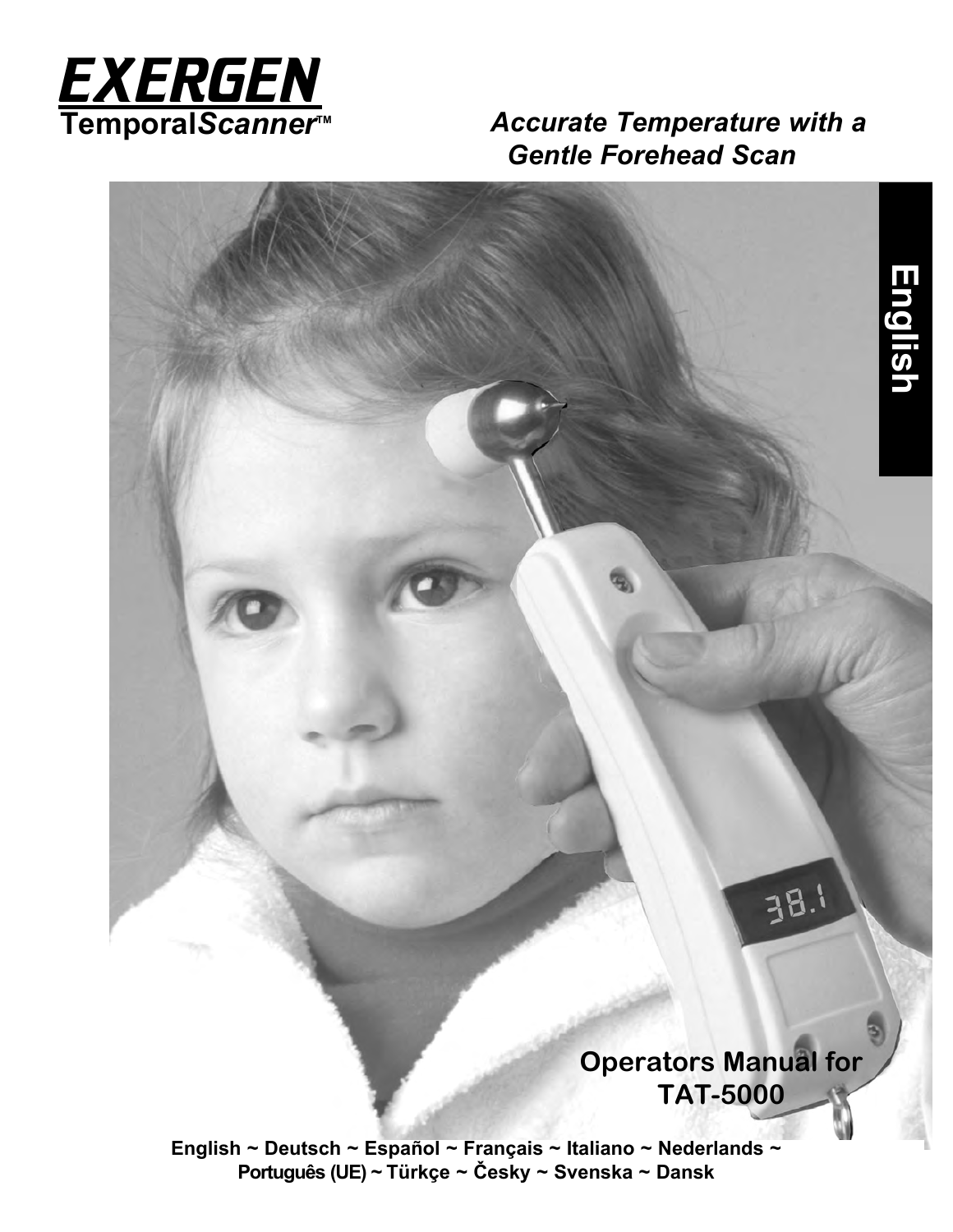# **Important Safety Instructions**

# READ ALL INSTRUCTIONS BEFORE USING

When using the product, basic safety precautions should always be followed, including the following:

- Use this product only for its intended use as described in this manual.
- Do not take temperature over scar tissue, open sores, or abrasions.
- The operating environmental temperature range for this product is  $60^{\circ}$  to  $104^{\circ}$ F (15.5° to  $40^{\circ}$ C).
- Always store this thermometer in a clean, dry place where it will not become excessively cold (-4°F/-20°C), or hot (122°F/50°C).
- The thermometer is not shockproof. Do not drop it or expose it to electrical shocks.
- Do not autoclave. Please note cleaning and sterilizing procedures in this manual.
- Do not use this thermometer if it is not working properly, if it has been exposed to temperature extremes, damaged, been subject to electrical shocks or immersed in water.
- There are no parts that you can service yourself except for the battery, which you should replace when low by following the instructions in this manual. For service, repair, or adjustments, return your thermometer to Exergen.
- Never drop or insert any object into any opening.
- $\bullet$  If your thermometer is not used regularly, remove the battery to prevent possible damage due to chemical leakage.
- Follow the battery manufacturer's recommendations or your hospital policy for the disposal of used batteries.
- l Not suitable for use in the presence of flammable anaesthetic mixtures.
- $\bullet$  If you have any additional questions regarding use or care of the thermometer, please see www.exergen.com or call customer service at (617) 923-9900.

# SAVE THESE INSTRUCTIONS.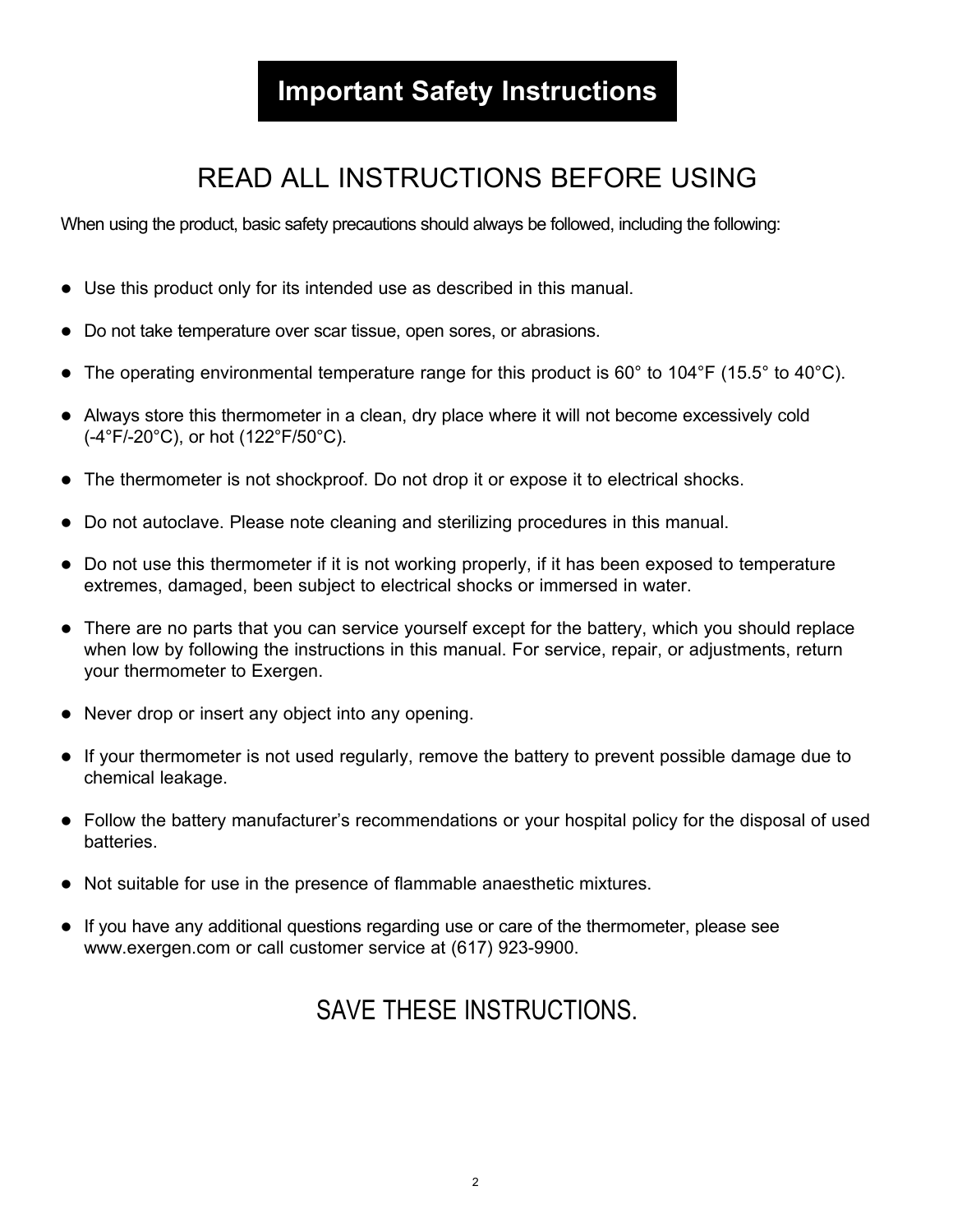# **Product Map of the Exergen Temporal***Scanner* **TAT-5000**



# **Introduction to Temporal Artery Thermometry**

Temporal artery thermometry (TAT) is a completely new method of temperature assessment, using infrared technology to detect the heat naturally emitting from the skin surface. In addition, and of key importance, this method incorporates a patented arterial heat balance system to automatically account for the effects of ambient temperature on the skin.

This method of temperature assessment has been shown to improve results and reduce costs by non-invasively measuring body temperature with a degree of clinical accuracy unachievable with any other thermometry method.

# Õ

## **Before Using, Familiarize Yourself with the Instrument**

- **• To Scan:** Depress the red button. The instrument will continually scan for the highest temperature (peak) as long as the button is depressed.
- **• Clicking:** Each fast click indicates a rise to a higher temperature, similar to a radar detector. Slow clicking indicates that the instrument is still scanning, but not finding any higher temperature.
- **• To Retain or Lock Reading:** The reading will remain on the display for 30 seconds after button is released. If measuring room temperature, the temperature will remain on the display for only 5 seconds.
- **• To Restart:** Depress the button to restart. It is not necessary to wait until the display is clear, thethermometer will immediately begin a new scan each time the button is depressed.

### **Alternate sites when temporal artery or behind ear are unavailable:**

- Femoral artery: slowly slide the probe across groin.
- Lateral thoracic artery: slowly scan side-to-side in the area ~midway between the axilla and the nipple.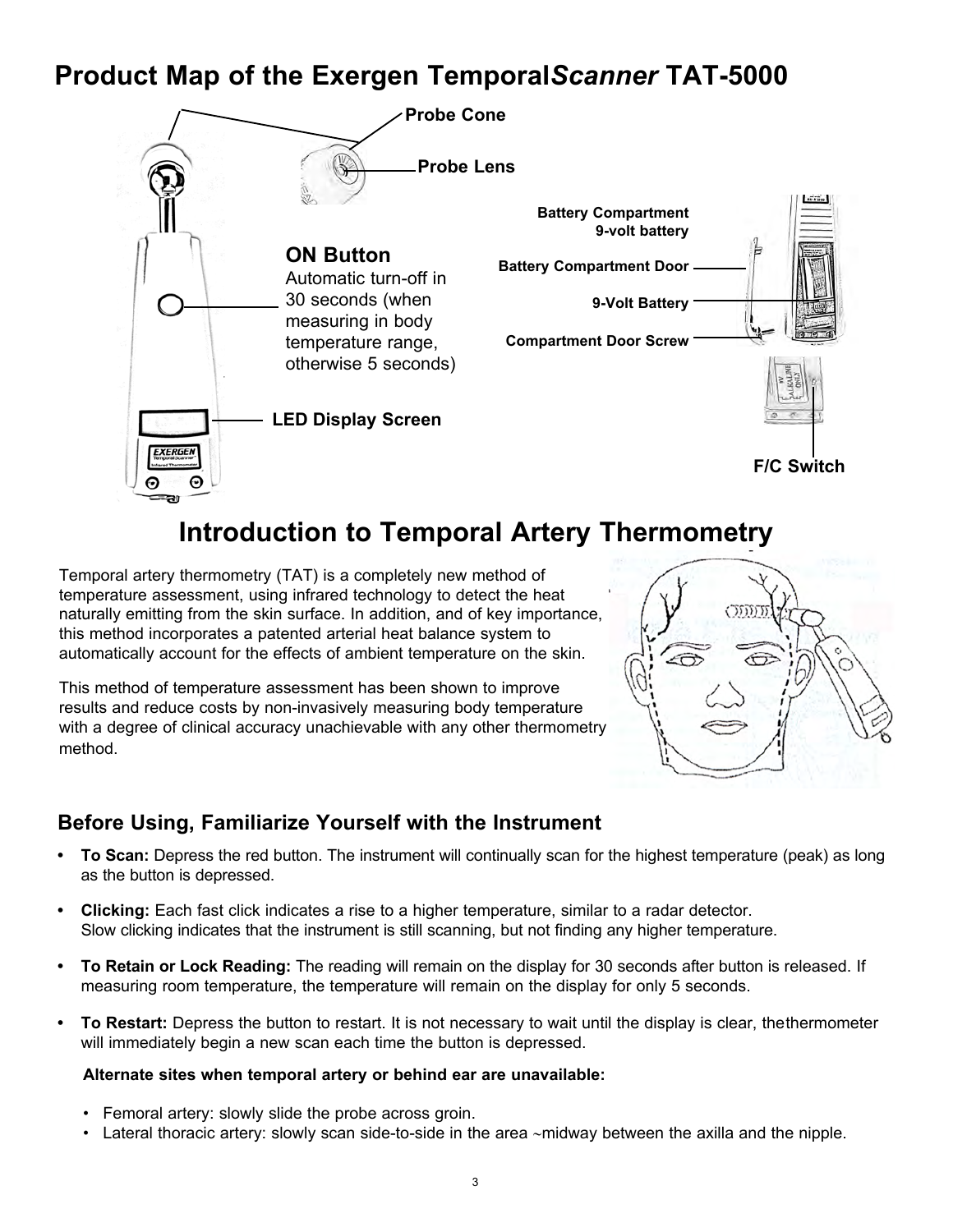# 2-Step Infant Temperature Measurement



**Step 1**

Place probe flush on center of forehead and depress button. Keeping button depressed, slowly slide probe mid-line across forehead to the hair line.



**Step 2**

Release button remove from head and read.

### **How to improve the accuracy of your measurements on infants**



The preferred site is the temporal artery area. Unless visibly diaphoretic, one measurement here is typically all that is required.



If the temporal artery is covered, then the area behind the ear, if exposed, can be an alternate site.



Measure straight across the forehead and not down side of face.

At mid-line, the temporal artery is about 2 mm below the surface, but can go deeply below the surface on the side of the face.



Brush the hair aside if covering the area to be measured. Measurement site must be exposed.

# 3-Step Adult Temperature Measurement



**Step 1**

### **Slide across forehead.**

Place probe flush on center of forehead and depress button. Keeping button depressed slowly slide probe mid-line across forehead to the hair line.



**Step 2**

### **Slide behind ear.** Keeping button depressed, lift probe from

forehead, touch behind ear halfway down the mastoid process and slide down to the soft depression behind the earlobe.



**Release button and read.**

### **How to improve the accuracy of your measurements on adults**



Measure only the up-side on a patient in a lateral position.

The down-side will be insulated preventing the heat from dissipating, resulting in falsely high readings.



Think of a sweatband. Measure straight across the forehead and not down the side of the face. At mid-line, the temporal artery is about

2 mm below the surface, but can go deeply below the surface on the side of the face.



Measure exposed skin.

Brush the hair and bangs aside if covering the area to be measured.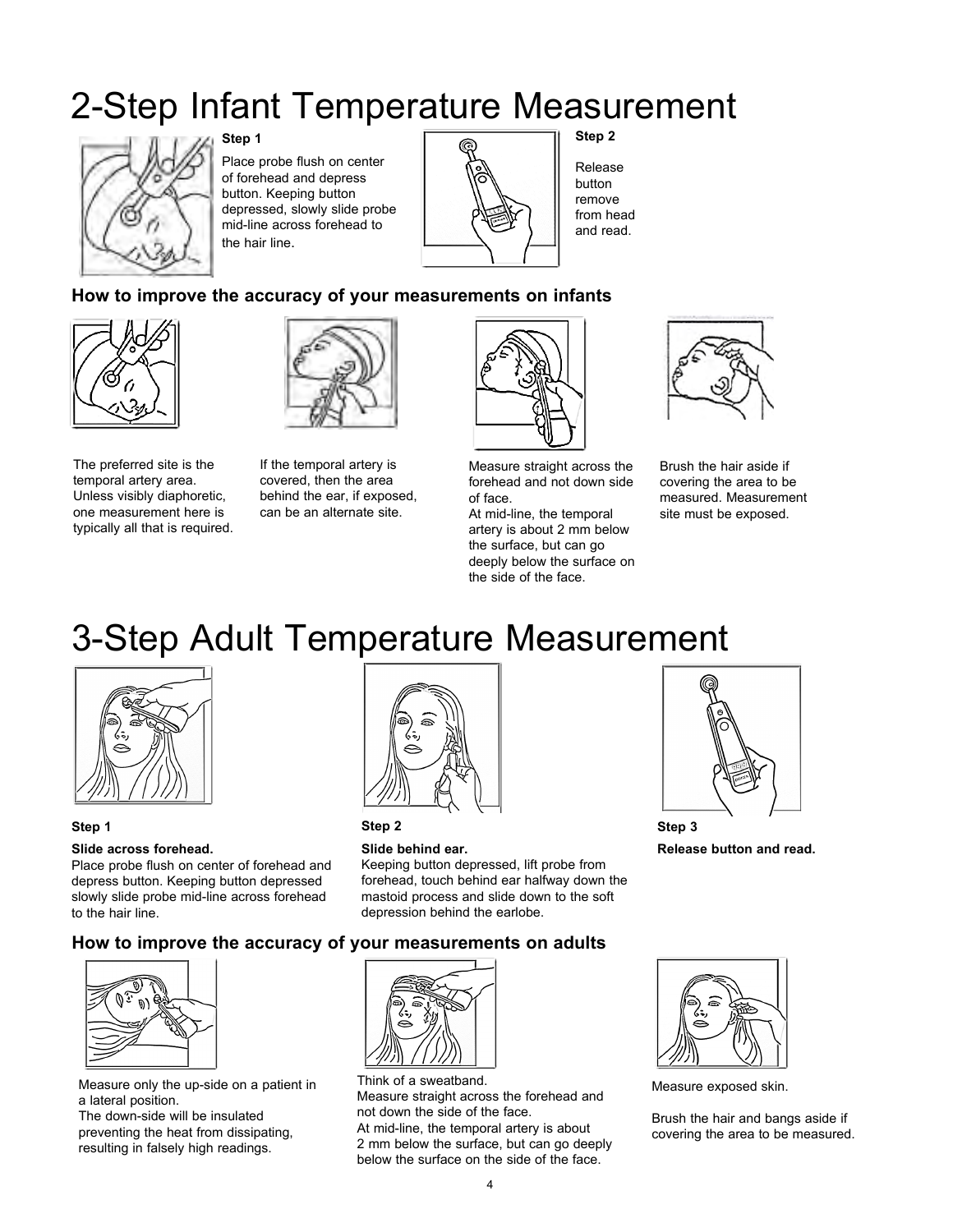# **FAQs**

### **How does the temperature from a temporal scanner relate to core temperature?**

Temporal artery temperature is considered a core temperature because it has been demonstrated as accurate as the temperature measured by a pulmonary artery and esophageal catheter, and as accurate as a rectal temperature on a stable patient. Rule of thumb: Rectal temperature is about 1°F (0.5°C) higher than an oral temperature and 2°F (1°C) higher than an axillary temperature. It will be easy to remember if you think of core temperature as a rectal temperature, and apply the same protocol you would use for a rectal temperature.

If your thermometer is marked Arterial/Oral and has a serial number beginning with "O" (standard model start with "A"), it is programmed to compute the normal average cooling effect at the mouth, and automatically reduces the higher arterial temperature by that amount. This calibration allows the hospital to maintain existing protocols for fever workups based on oral temperature, and results in a reading consistent with the 98.6°F (37°C) mean normal oral temperature, in the range of 96.6 - 99.5°F (35.9 - 37.5°C) you now see.

### **What should I do if I get an abnormally high or low reading, how do I confirm my reading?**

- Repeat the reading with the same Temporal Scanner; a correct reading will be reproducible.
- Repeat the reading with another Temporal Scanner. Two Temporal Scanners with the same reading will confirm the reading. • Sequential readings on the same patient in rapid succession will cool the skin; it is best to wait about 30 seconds for the
- skin to recover from the cold probe.

### **Possible causes of abnormal readings.**

| Type of<br>abnormal<br>Temperature    | Possible cause                                                                                                                         | <b>Helpful hint</b>                                                                                                                                                                                                                                                                   |
|---------------------------------------|----------------------------------------------------------------------------------------------------------------------------------------|---------------------------------------------------------------------------------------------------------------------------------------------------------------------------------------------------------------------------------------------------------------------------------------|
| <b>Abnormally low</b><br>Temperature  | Dirty Lens                                                                                                                             | Clean lens of scanner every two weeks.                                                                                                                                                                                                                                                |
|                                       | Releasing the button before<br>finished measuring                                                                                      | Release the button after finished measuring.                                                                                                                                                                                                                                          |
|                                       | Measuring when an ice pack or<br>wet compress is on the forehead                                                                       | Remove ice pack or wet compres, wait 2 minutes, and re-take<br>temperature.                                                                                                                                                                                                           |
|                                       | Measuring a completely<br>diaphoretic patient                                                                                          | Complete diaphoresis includes diaphoresis of area behind the<br>ear and suggests that the temperature is rapidly dropping.<br>Use an alternative method of temperature measurement in<br>these cases until the patient is dry and the temporal artery<br>measurement can be repeated. |
|                                       | Improperly scanning down the<br>side of the face                                                                                       | Scan straight across forehead. The temporal artery is closest<br>to skin in that area.                                                                                                                                                                                                |
| <b>Abnormally high</b><br>temperature | Anything covering the area to<br>be measured would insulate and<br>prevent heat from dissipating,<br>resulting in false high readings. | Confirm measurement site has not recently been in contact<br>with heat insulators such as hats, blankets, and hair.<br>Scan the area not covered or wait about 30 seconds for the<br>previously covered area to equillibrate to the environment.                                      |

### **DISPLAY DIAGNOSTICS CHART**

The following chart summarizes the conditions that may occur while the Temporal*Scanner* is in use, and the associated indications:

| Condition                      | <b>Display</b> | Range                                                                  |
|--------------------------------|----------------|------------------------------------------------------------------------|
| <b>High Target</b>             | HI             | >110 °F (43 °C)                                                        |
| Low Target                     | LO             | <61 °F (16 °C)                                                         |
| <b>High Ambient</b>            | HI A           | >104 °F (40 °C)                                                        |
| Low Ambient                    | LO A           | <60 °F (16 °C)                                                         |
| Low Battery                    | bAtt           |                                                                        |
| Dead Battery                   | blank display  |                                                                        |
| Processing Error               | Err            | Restart. Return to<br>Exergen for repair if error<br>message persists. |
| Scanning<br>(Normal Operation) | <b>SCAN</b>    |                                                                        |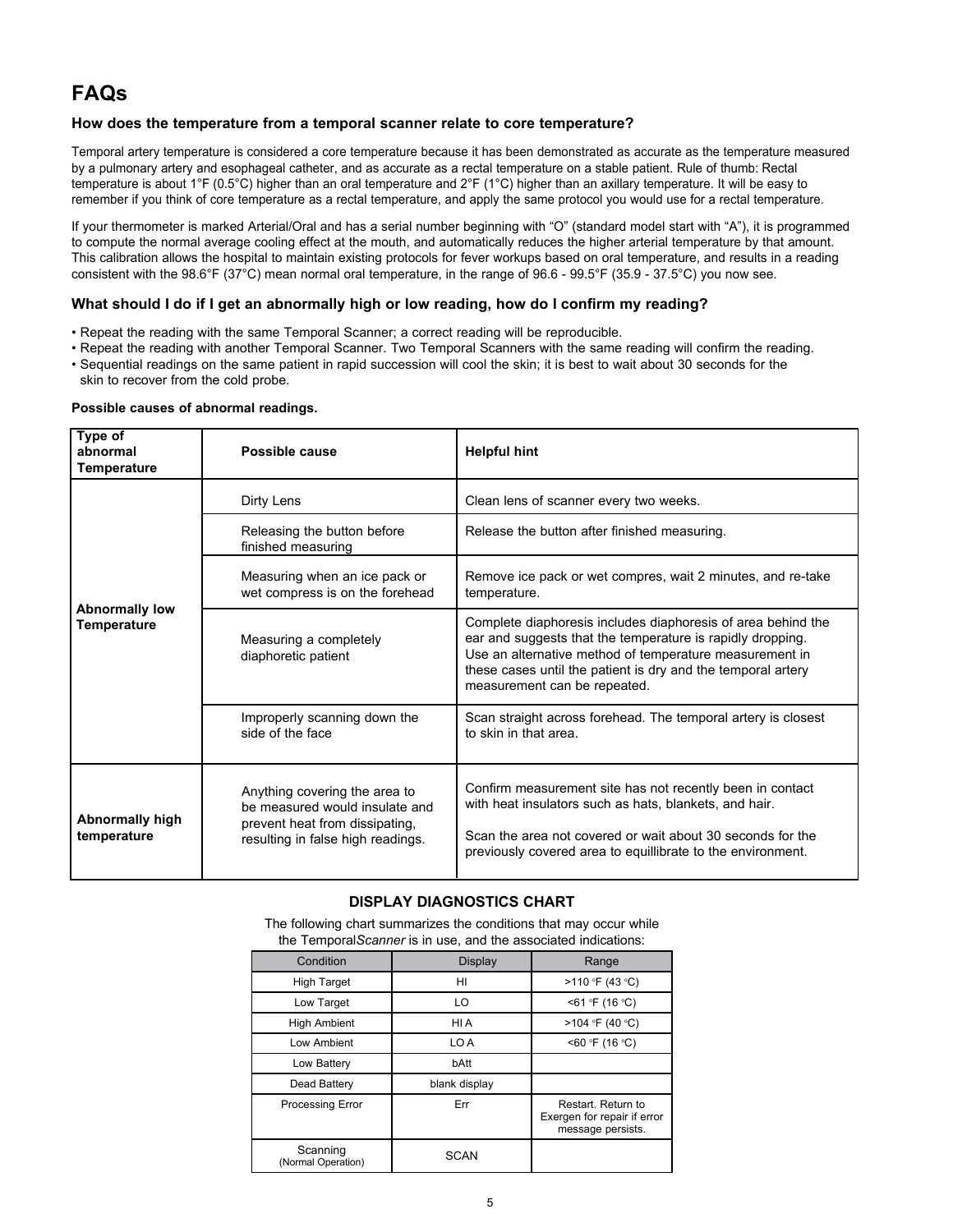The Temporal*Scanner* can be used in either °F or °C. The Temporal*Scanner* will come preset based on your preference at the time of purchase. To convert from one scale to the other, the only tool necessary is a small screwdriver.

### **For °F/°C Conversion:**

- Loosen single screw on bottom of case and remove battery cover.
- Remove battery.
- Locate the switch to the right of the battery (shown in the drawing), and with the tip of the screwdriver, slide up or down to the desired scale.
- Remove the screwdriver.
- Replace battery and cover.

### **Repair**

### **If repair is required:**

- Contact Exergen at (617) 923-9900 or repairs@exergen.com for a Return Materials Authorization (RMA) Number.
- Mark the RMA number on the outside of your package and packing slips.
- Include a description of the fault if possible.
- Send the instrument to:
	- Exergen Corporation
	- 400 Pleasant Street
	- Watertown, MA 02472 USA
- **Care and Maintenance**
	- **• Battery:** A standard alkaline 9V battery provides approximately 15,000 readings. \*\* To replace, loosen the single screw at the bottom of the instrument and remove the battery cover. Disconnect the old battery and replace with a new one in the same location. Replace the cover, and tighten the screw. Use only high quality alkaline batteries.
	- **• Handling:** The Temporal*Scanner* is designed and built to industrial durability standards in order to provide long and trouble-free service. However, it is also a high precision optical instrument, and should be accorded the same degree of care in handling as you would provide other precision optical instruments, such as cameras or otoscopes.
	- **• Cleaning the case:** The Temporal*Scanner* case can be wiped down with any hospital approved disinfectant, including bleach.
	- **• Cleaning the sensor lens:** With normal use, the only maintenance required is to keep the lens on the end of the probe clean. It is made of special mirror-like, coated silicon infrared-transmitting material. However, dirt, greasy films or moisture on the lens will interfere with the passage of infrared heat and affect the accuracy of the instrument. Regularly clean the lens with a cotton swab dampened with an alcohol wipe. Use only light force for cleaning, to avoid damaging the lens. Water can be used to remove any residual film left by the alcohol. Do not use bleach or other cleaning solutions on the sensor lens.
	- **• Sterilization:** The industrial grade housing and design of the electronic components allow for completely safe disinfecting with any accepted solution. Do not immerse. Do not autoclave.
	- **• Calibration:** Factory calibration data is installed via a computer which communicates with the Temporal*Scanner's* microprocessor. The instrument automatically self-calibrates each time it is turned on using this data, and will never require recalibration. If readings are not correct, the instrument should be returned for repair. See instructions of the return process.

## **Instructions for Fahrenheit or Celsius Conversion**

- 
- 







*INSTRUCTIONS*